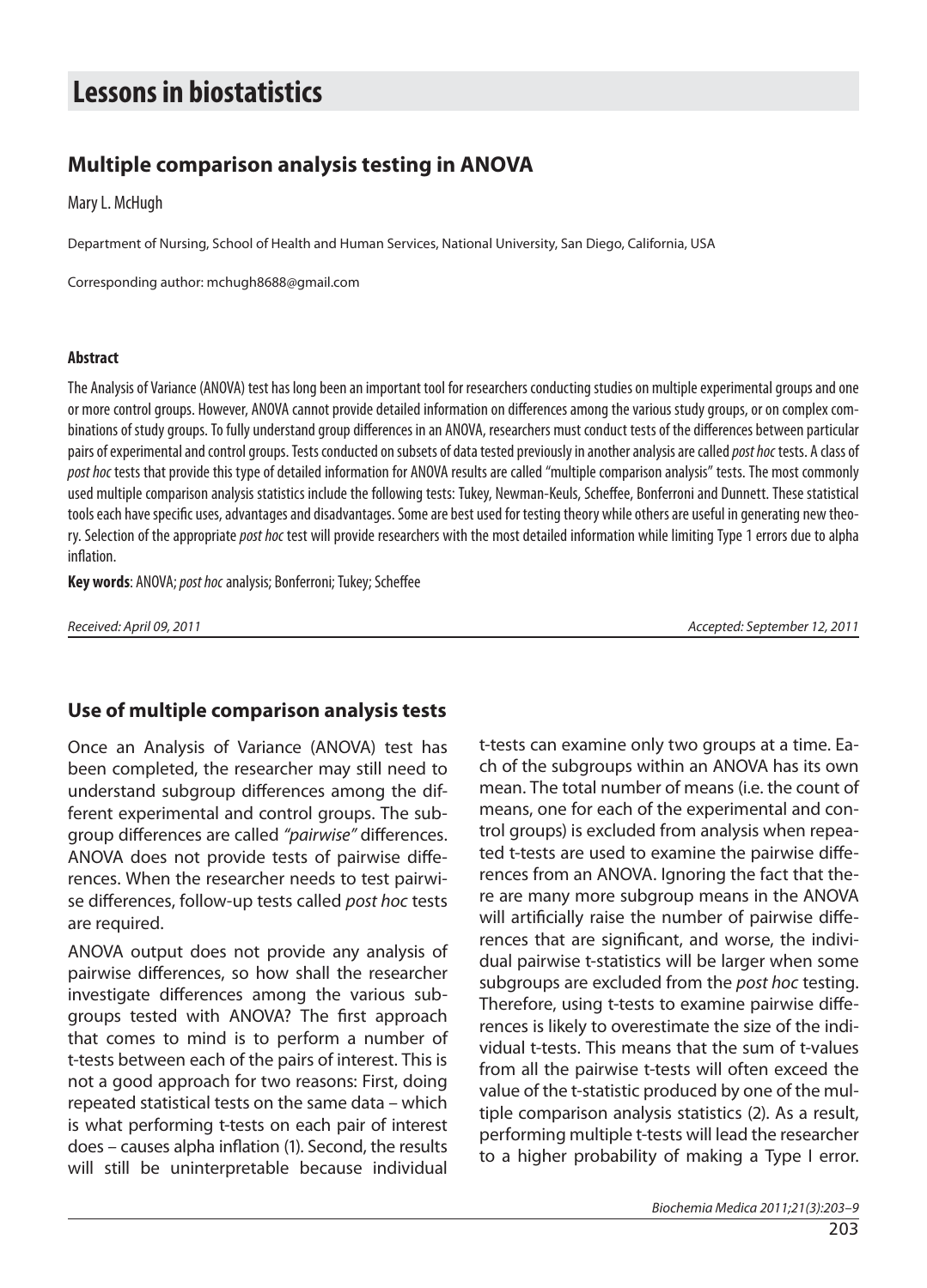That is, the researcher is much more likely to report significant differences between some of the pairs that have no real difference (1).

Performing multiple pairwise t-tests leads to another problem. The researcher may wish to test differences between one or more study groups and a set of combined study groups. Pairwise t-tests cannot perform that kind of analysis. However, there are a set of multivariate statistics that over come all the limitations of the pairwise t-test approach. This category of statistics is called multiple comparison analysis. One of the multiple comparison analysis statistics should be used to examine pairwise and subgroup differences after the full ANOVA has found significance. The key tests of pairwise differences include: Bonferroni, Sheffèe, Tukey, Newman-Keuls and Dunnett.

Each of the multiple comparison analysis (MCA) tests has its own particular strengths and limitations. Some will automatically test all of the pairwise comparisons, others allow the researcher to limit the tests to only pairs or subgroups of interest. Each approach has implications for alpha inflation and for the kind of answers the researcher can derive from the test. Therefore, the choice of an MCA statistic, as all choices about which statistic to use (3), should be based on the specific research questions. For example, the researcher may have one experimental group of particular interest that should be compared separately against each of the control groups. Alternatively, the researcher may want to compare one experimental group against a combination of all the control groups, or against only some of the control groups, or even against one or more of the other experimental groups.

Many different situations occur in research that can affect the choice of a multiple comparison test (3). For example, the groups may have unequal sample sizes. One multiple comparison analysis test was specifically developed to handle unequal groups. Power may be an issue in a study, and some tests have more power than others. Tests of all comparisons will be important in some studies while other studies require testing only of predetermined combinations of the experimental or control groups. When special circumstances affect the specific pairwise analyses needed, the choice

204

of a multiple comparison analysis test must be controlled by the ability of the specific statistic to address the questions of interest and the type of data to be analyzed.

## **Categories of contrasts**

A contrast is a test of the difference between the means of two groups from the ANOVA. There are two categories of contrasts among the groups tested by ANOVA, simple and complex. A simple contrast is a test of the difference between any two pairs, such as Experimental Group 1 and Control Group 2. A complex contrast is a test of the difference between combinations of groups. An example of a complex contrast is a test of the difference between a subgroup created by combining Experimental Groups 1, 2 and 4 combined, and a subgroup created by combining Control Groups 1 and 3. The purpose of ANOVA is to either test theory or to generate theory, and multiple comparison analysis may be used to support either purpose.

## **Tests for comparing pairs**

#### The Tukey method

Tukey's multiple comparison analysis method tests each experimental group against each control group. The Tukey method is preferred if there are unequal group sizes among the experimental and control groups. The Tukey method proceeds by first testing the largest pair-wise difference. Tukey uses the " $q$ " statistic to determine whether group differences are statistically significant. The " $q$ " statistic is obtained by subtracting the smallest from the largest mean, and dividing that product by the overall group standard error of the mean (4). The overall group standard error of the mean divided by the sample size is known as the Mean Square Within ( $MS_{w}$ ) and is a satistic provided by the ANO-VA output in virtually all statistical analysis programs (5). The  $q$  value can be compared to the values on a table of q-values to determine if the q-value from a particular pair exceeds the critical  $q$ -value nee ded to achieve statistical significance. If the  $q$ value meets or exceeds the critical value, that pair's difference is statistically significant.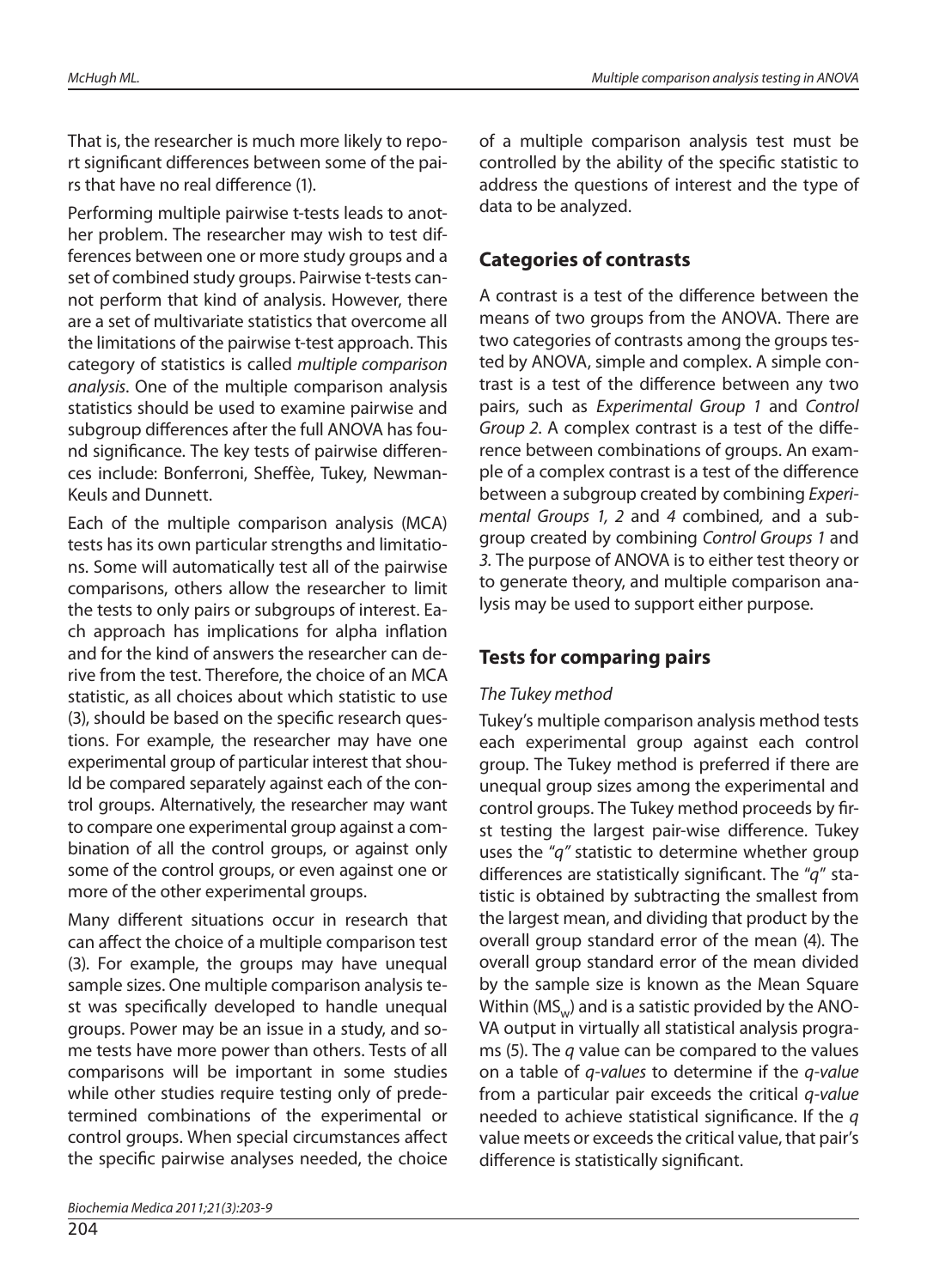Note: it is common to use one tailed tests because the group means are already known from the ANOVA.

If the difference in means of the first pair was significant (which will be the case if the overall ANOVA was significant), the next pair is tested. The pairwise tests are continued until the obtained  $q$ -value is not significant. No others need be tested because they will not be significant. Tukey uses a fairly conservative estimate of alpha. It tests all the contrasts as a family and thus has a bit less power to find differences between pairs. In this context, family refers to the familywise error rate (6). This term addresses the likelihood of making a Type I error and thus a false discovery. Family tests reduce the possibility of making a false claim of significance (6), and should be used when the consequences of falsely reporting a significant difference are greater than the consequences of not finding a difference. Family tests provide more confidence in the results because such tests make few Type I errors (5,7).

An example of a good use of the Tukey statistic is a study in which four different antibiotics were used to treat Multiple-Drug Resistant Staphyloccus Aureus (MRSA) infections. Assume that the control group is treated only with Vancomycin, the standard treatment drug, and that three new antibiotics constitute the three experimental groups. It is likely that the group sizes could be different, and that is one reason to use Tukey. However, the most important reason to use Tukey is that making a Type I error is a greater worry than a Type II error. The reason is that making a Type I error means the researcher draws the conclusion that one or more of the experimental drugs are more effective than Van comycin. If the truth is that Van comycin is equally or more effective than the experimental drugs, that Type I error has much greater consequences than making a Type II error. In this example, the Type I error would lead clinicians to use a less effective experimental drug, that also is likely to cost a great deal more than Vancomycin. The outcome would be more deaths and a higher treatment cost. However, drawing a Type II error merely leaves treatment protocols unchanged. Thus, Tukey's conservative alpha may lead to more Type II errors, but it will help the researcher avoid a Type I error.

The advantages of the Tukey method are that it tests all pairwise differences, it is simple to compute, and reduces the probability of making a Type I error. It is also robust with respect to unequal group sample sizes. Its chief disadvantages are that it is less powerful than some other tests, and it is not designed to test complex comparisons.

#### The Newman-Keuls method

The Newman-Keuls method is very similar to the Tukey test, except that it considers separately the alpha of each of the possible contrasts. Thus, it is not a family contrasts test. Ultimately, this is a more powerful test than Tukey because it performs more pairwise comparisons. Thus, it is more likely to find some differences to be statistically significant. Initially, it performs the same pairwise comparisons that the Tukey test runs. For those first comparisons, it has the same power as the Tukey. However, it then runs tests of each of the group means against the grand mean. The cost to this increased power is that it is far more liable to make a Type I error. It should be noted that the critical value used for the Newman-Keuls decreases with each subsequent test whereas Tukey uses the same critical value for all tests. That is how Tukey conserves alpha while the Newman-Keuls method expends alpha in finding more contrasts to be statistically significant.

This statistic should be used in studies for which relatively small pairwise differences are important. Examples of this kind of study include almost any research into very new and poorly understood phenomena. For example, when the HIV epidemic was new and there were no drugs to treat the infection, even weak differences between treatment drugs were important. With no drugs to treat the infection, a drug that had any effect in prolonging life was important. With its greater power, the Newman-Keuls statistic would be more appropriate to use than a less powerful test such as Tukey. Also, in this example, a Type I error is not as harmful as rejecting an effective drug for an inevitably fatal disease when there is no alternative treatment. The history of treatment of lethal diseases such as cancer and AIDS shows that most people would rather take a chance on a drug that might not help – or might cause harm  $-$  than do nothing at all.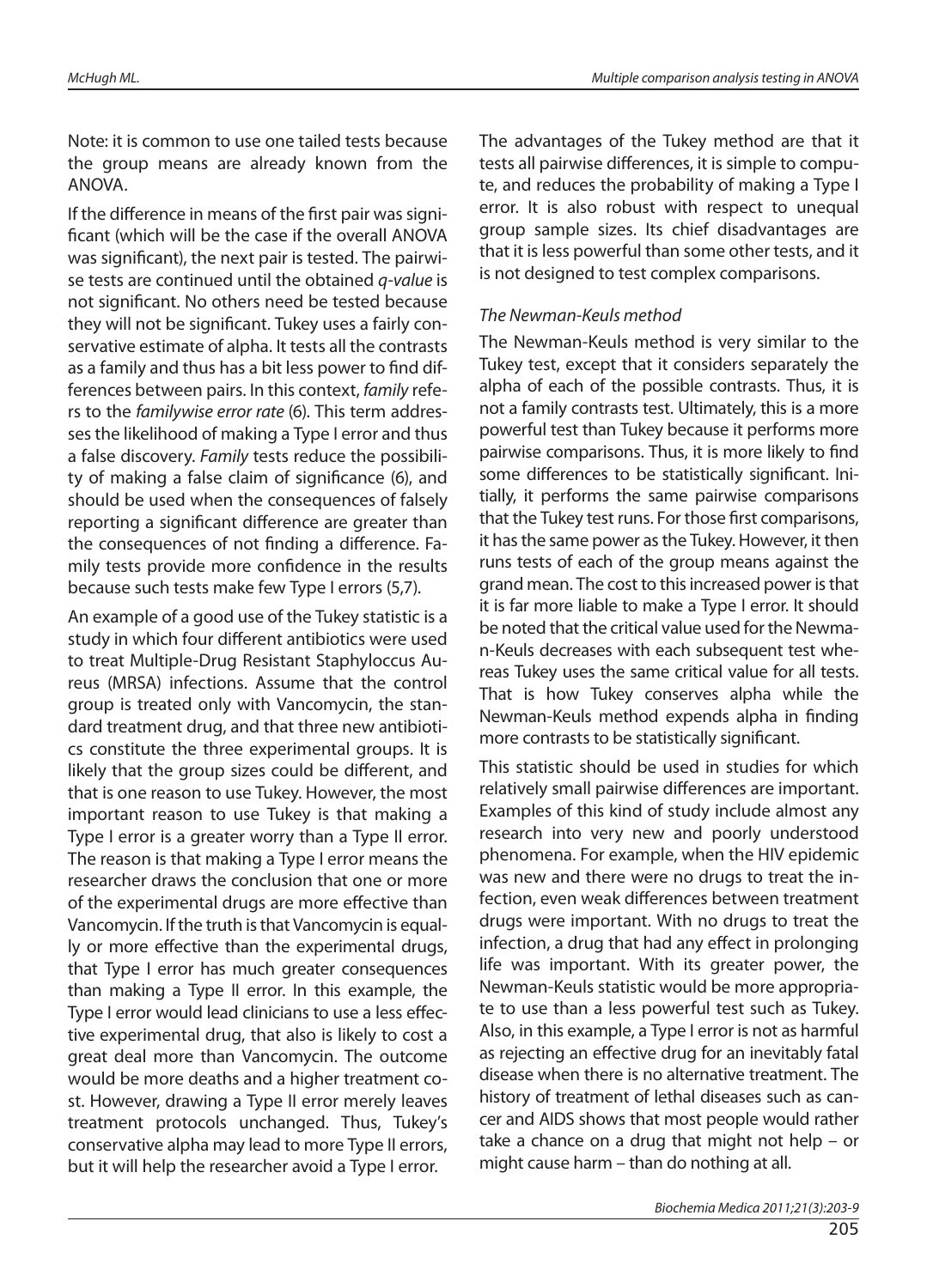In summary, the Newman Keuls statistic is appropriate for studies in which even very small differences are important to find and where the consequences of a Type II error are worse than the consequences of a Type I error. This makes it a useful tool for new areas of science where not much is known about the phenomena of interest. This is the classic theory development research situation. Other statistics should be used for more developed areas of research, and when the differences must be relatively large to make the new treatment better than the existing treatment. Newman Keuls should be used with in studies that produce equal group size.

## **Tests for comparing multiple groups**

The Tukey and Newman-Keuls tests are designed to test simple comparisons. When the researcher must test subgroups composed of combinations of experimental and control groups, other statistics which can test complex comparisons should be used. The most commonly used statistics in this category are the Scheffee, the Bonferroni and the Dunnett statistics.

#### The Scheffee method

The Scheffee method, tests all possible contrasts, simple and complex. If it is known in advance that all contrasts are going to be tested, the Scheffee method is slightly more powerful than all other two methods. If only selected contrasts are to be tested, a different test called the Bonferroni Multiple Analysis Test is the better method. Thus the Scheffee, like the Tukey test, is the more appropriate test to use when predicted differences are small, and the consequences of a Type II error outweigh the consequences of a Type I error. The Scheffee test assumes equal sized experimental and control groups in the ANOVA.

When the theory that predicts the group differences the researcher expects to find is not well developed or tested, the Scheffee method is preferred because it tests all possible comparisons. In situations where there is not sufficient prior research to have tested the theory that explains the ANOVA's findings, a more exploratory data analysis is needed for the post hoc tests. The Scheffee is a good exploratory statistic because it tests all possible comparisons. As a result, it allows the researcher to observe which groups or combinations of groups produced the significant difference found in the original ANOVA test. This is one method of exploratory data analysis, which is a strategy for discovering previously unknown differences among study groups, or for discovering if hypotheses based on very limited theory can be supported.

If the theory is well developed, Scheffee may also be a good choice. Well developed theory should predict differences for all groups and combinations of groups. Given that Scheffee tests all possible differences, it is a good test of multiple propositions of the well developed theory. Even though it analyzes all possible comparisons, the Scheffee limits the problem of alpha inflation, as do all multivariate analyses. Using the Scheffee as a theorytesting statistic, the theory is confirmed when differences predicted by the theory are found by Scheffee. When theory predicts no differences between other groups, Scheffee confirms the theory when it finds no significant differences among those groups. The Scheffee test is ideal for testing the well developed theory because, with minimal alpha inflation, it tests all possible pairwise differences, including combinations of pairs.

The Scheffee test is also a good tool to use when theory is not sufficiently developed to confidently predict which pairs and combinations of pairs will be significantly different. The overall ANOVA can produce a significant F-test even when two or more groups within the analysis are not significantly different. It is often important to discover exactly which group differences produced the significant F-test. In this situation, to discover which groups within the ANOVA were significantly different, the researcher must perform multiple comparison analyses. For example, suppose four different antibiotics were tested for mortality rates among patients with necrotizing fasciitis. All the ANOVA can determine is if there were significant differences among the groups' mortality rates. It cannot identify which drug produced the lowest mortality rates, or if two or three of the drugs were equivalent in effectiveness and one was ineffecti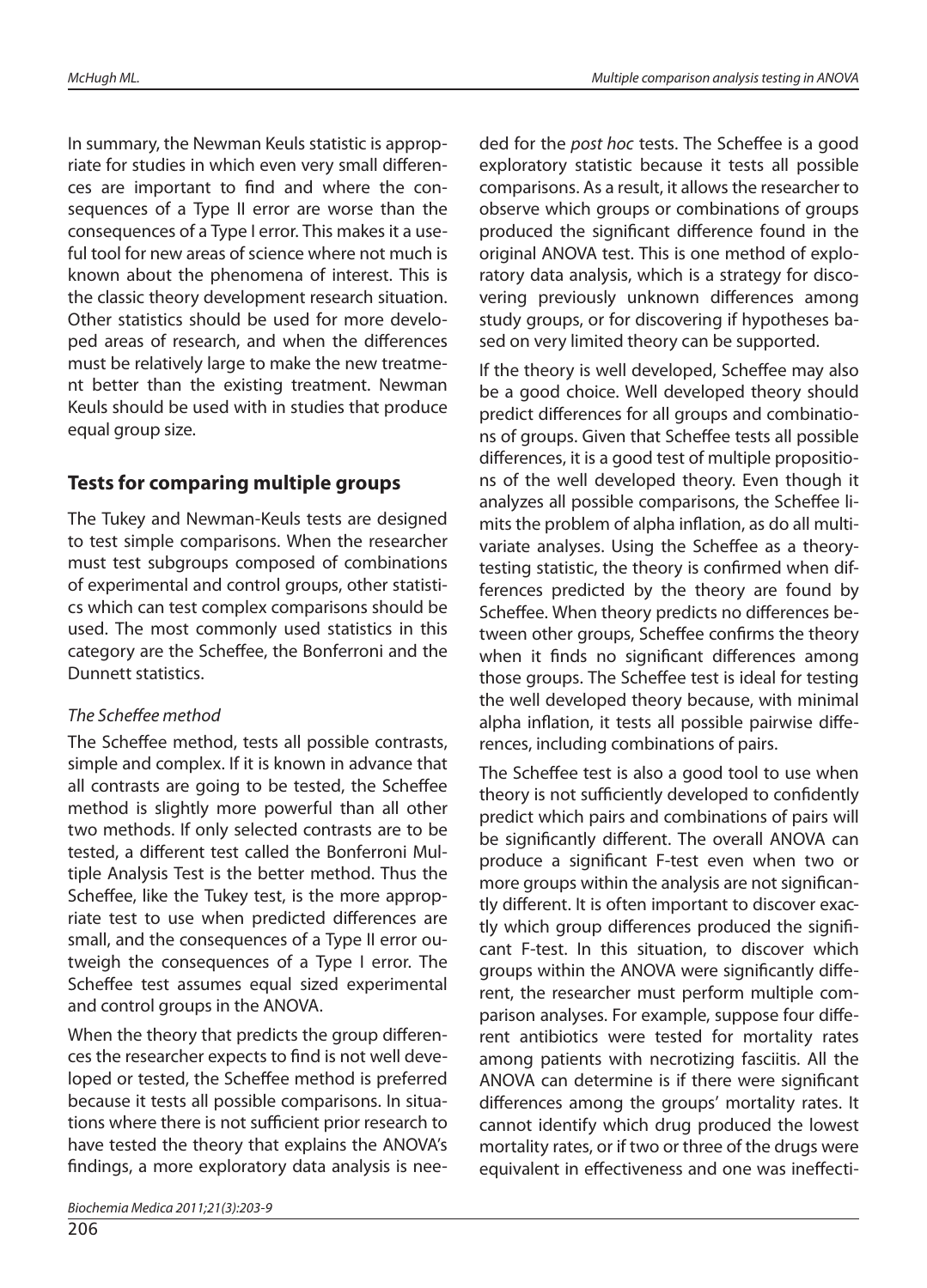ve. The Scheffee method provides that detailed information about each drug.

The Scheffee test allows the researcher to conduct a theory generation study by testing all possible contrasts to discover which are significant. This sort of research assists the researcher to make serendipitous findings from existing data and is part of the science of discovery in exploratory data analysis. Previously unknown differences can be detected and the researcher creates new theory by developing an explanation that accounts for the observed differences. Theory generated with this method should be tested in subsequent studies designed specifically to test the new theory. This is important because the probability of finding spurious relationships is higher in exploratory data analysis than in theory testing procedures (i.e. Type 1 errors are more likely to exist in this kind of research, and the discovered differences should be confirmed by subsequent studies).

Subsequent studies testing specific subgroup contrasts discovered through the Scheffee method should use the Bonferroni method which is more appropriate for theory testing studies. The Bonferroni method is less susceptible to Type I errors than the Scheffee method.

#### The Bonferroni (Dunn) method

Like the Tukey method, the Bonferroni method of multiple comparisons is a *family* contrasts comparison method, so it does not inflate alpha to the extent that other types of multiple comparison analyses (such as the Newman-Keuls method) do. Additionally, like the Scheffee method, the Bonferroni method can test complex pairs. However, the Bonferroni statistic is not a tool for exploratory data analysis. It requires the researcher to specify all contrasts to be tested in advance. The researcher must have sufficient theory about the phenomena of interest in order to know which contrasts to specify. As a result, this is a better test for confirming theory about the experimental group's results than exploratory methods such as the Scheffee. Because Bonferroni limits the number of tests to those specified in advance by the researcher, it reduces the problem of alpha inflation. The great advantage of the Bonferroni method is that it reduces the probability of a Type I error by its limits on alpha inflation. However, it cannot make serendipitous discoveries and it therefore provides less information on differences among the groups because not all differences are tested.

#### The Dunnett method

The Dunnett method is useful for testing control group designs. It is a particularly powerful statistic and therefore it can discover relatively small but significant differences among groups or combinations of groups. The Dunnett method is quite useful when the researcher wishes to test two or more experimental groups against a single control group. It tests each experimental group's mean against the control group mean. The other methods test each study group against the total group mean (i.e., the grand mean). This difference in testing approach makes the Dunnett method much more likely to find a significant difference because the grand mean includes all group means and thus mathematically it is less extreme than individual group means. The more extreme group means will produce larger mean differences than tests comparing one group mean to the grand mean. The Bonferroni method could be specified to test only the experimental groups against the single control group, but given that it compares study group means against the grand mean, it has less power than the Dunnett method.

## **Summary**

There are a variety of post hoc tests available to further explicate the group differences that contribute to significance in an ANOVA test. Each test has specific applications, advantages and disadvantages (Table 1). It is therefore important to select the test that best matches the data, the kinds of information about group comparisons, and the necessary power of the analysis. It is also important to select a test that fits the research situation in terms of theory generation versus theory testing. The consequences of poor test selection are typically related to Type 1 errors, but may also involve failure to discover important differences among groups. Multiple comparison analysis tests are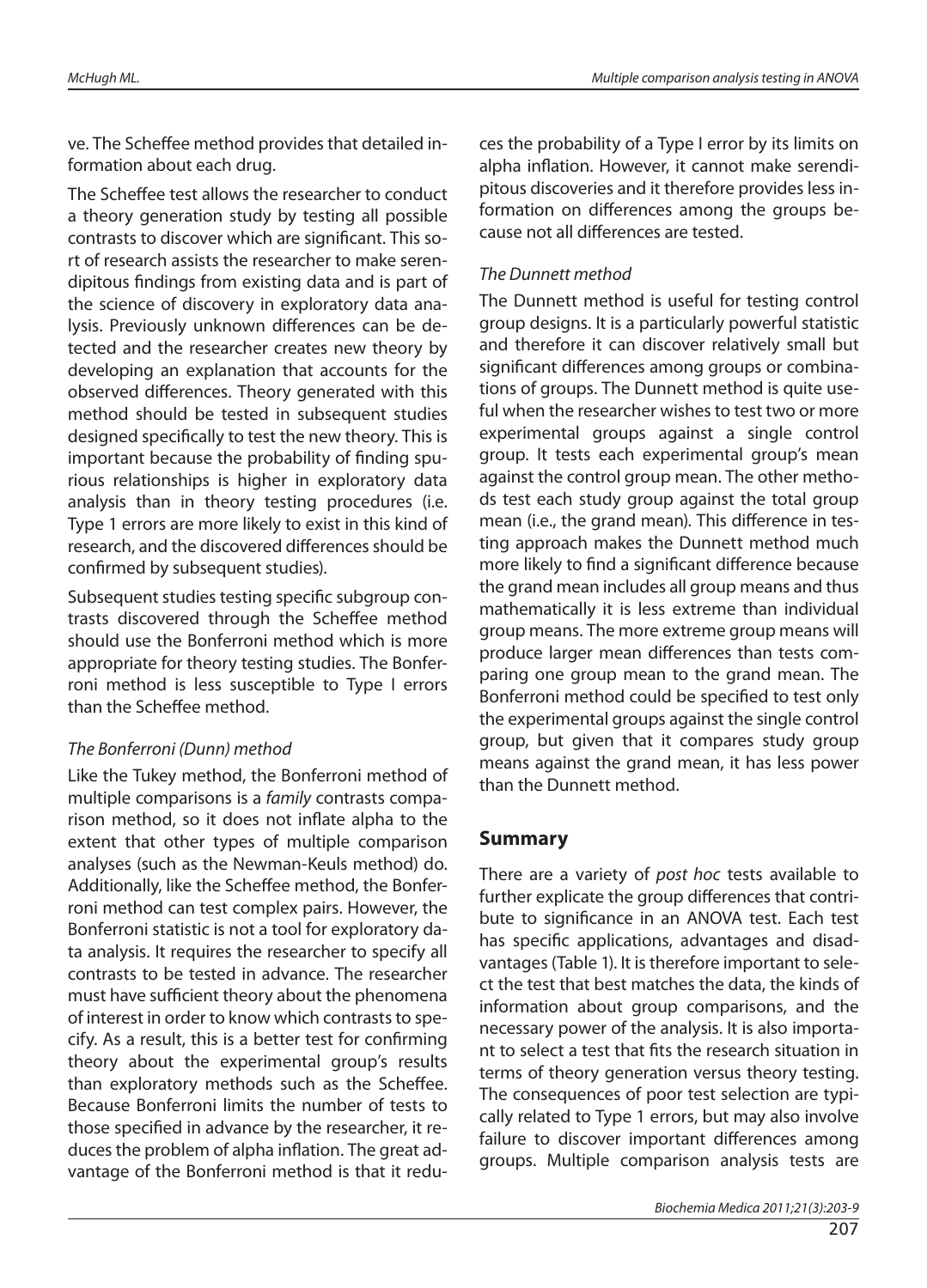extremely important because while the ANOVA provides much information, it does not provide detailed information about differences between specific study groups, nor can it provide information on complex comparisons. The secondary analysis with these post hoc tests may provide the researcher with the most important findings of the study.

#### **Potential conflict of interest**

None declared.

| <b>Test</b>          | What does it test?                                                                                                                                                                 | <b>Advantages</b>                                                                                                                                                                                                                                                                                                               | <b>Disadvantages</b>                                                                                                                                                                                                                 |
|----------------------|------------------------------------------------------------------------------------------------------------------------------------------------------------------------------------|---------------------------------------------------------------------------------------------------------------------------------------------------------------------------------------------------------------------------------------------------------------------------------------------------------------------------------|--------------------------------------------------------------------------------------------------------------------------------------------------------------------------------------------------------------------------------------|
| t-tests on all pairs | All pairwise contrasts<br>both simple and complex.                                                                                                                                 | • Simple to run on a computer or hand<br>calculate;<br>• Widely available;<br>• Powerful;<br>• May be used with unequal sized groups.                                                                                                                                                                                           | • Alpha inflation;<br>• Multiple Type I errors;<br>Unreliable results due to<br>overestimation of differences<br>among pairs.                                                                                                        |
| Tukey                | All possible simple<br>contrasts.                                                                                                                                                  | • Useful in confirmatory research<br>when combinations of groups is not<br>meaningful;<br>• Available in many statistical packages;<br>• Reduces risk of Type I errors;<br>• May be used when group sizes are<br>unequal.                                                                                                       | • Does not test complex contrasts;<br>• Subject to Type II errors and not<br>as powerful as other tests;<br>• Not ideal for exploratory studies;<br>• Not as available as Scheffee or<br>Bonferroni.                                 |
| Newman-Keuls         | All possible simple<br>contrasts.                                                                                                                                                  | • More powerful than the Tukey method;<br>• Available in some statistical packages;<br>• Reduces risk of Type II errors;<br>• More likely to find small but significant<br>differences.                                                                                                                                         | • Does not test complex contrasts;<br>• Requires equal group sizes;<br>• Subject to Type 1 errors;<br>• Availability is variable.                                                                                                    |
| Scheffee             | Tests of all possible<br>contrasts, both simple<br>and complex.                                                                                                                    | • Good for both exploratory data analysis<br>and for testing well developed theories;<br>• Can test pairs consisting of combinations<br>of original study groups;<br>• Relatively powerful test;<br>• No need to define contrasts in advance;<br>• Available in many statistical packages;<br>• Reduced risk of Type II errors. | • Alpha inflation higher than for<br>other Multiple Comparison<br>Analysis (MCA) statistics;<br>• Requires equal group sizes;<br>• Tests contrasts not of interest;<br>• More subject to Type 1 errors<br>than other MCA statistics. |
| Bonferroni           | Tests selected contrasts,<br>both simple and complex.                                                                                                                              | • Preserves alpha;<br>• Can test differences among<br>experimental groups as well as between<br>experimental and control groups;<br>• Available in many statistical packages.                                                                                                                                                   | • Groups must be equal in size;<br>• All contrasts must be defined by<br>researcher;<br>• Not used in exploratory studies.                                                                                                           |
| Dunnett              | Contrast of control group<br>with each experimental<br>group or combinations<br>of experimental groups.<br>Used when ANOVA has<br>rejected the hypothesis of<br>equality of means. | • Powerful. Good for finding small<br>differences between experimental and<br>control groups;<br>• Specifically tests the experimental<br>groups directly against the control<br>group and thus those differences are<br>more clearly specified.                                                                                | • Not widely available;<br>• Does not test differences among<br>experimental groups;<br>• Not ideal for exploratory<br>statistical studies.                                                                                          |

TABLE 1. Comparison of different multiple comparison analysis statistics.